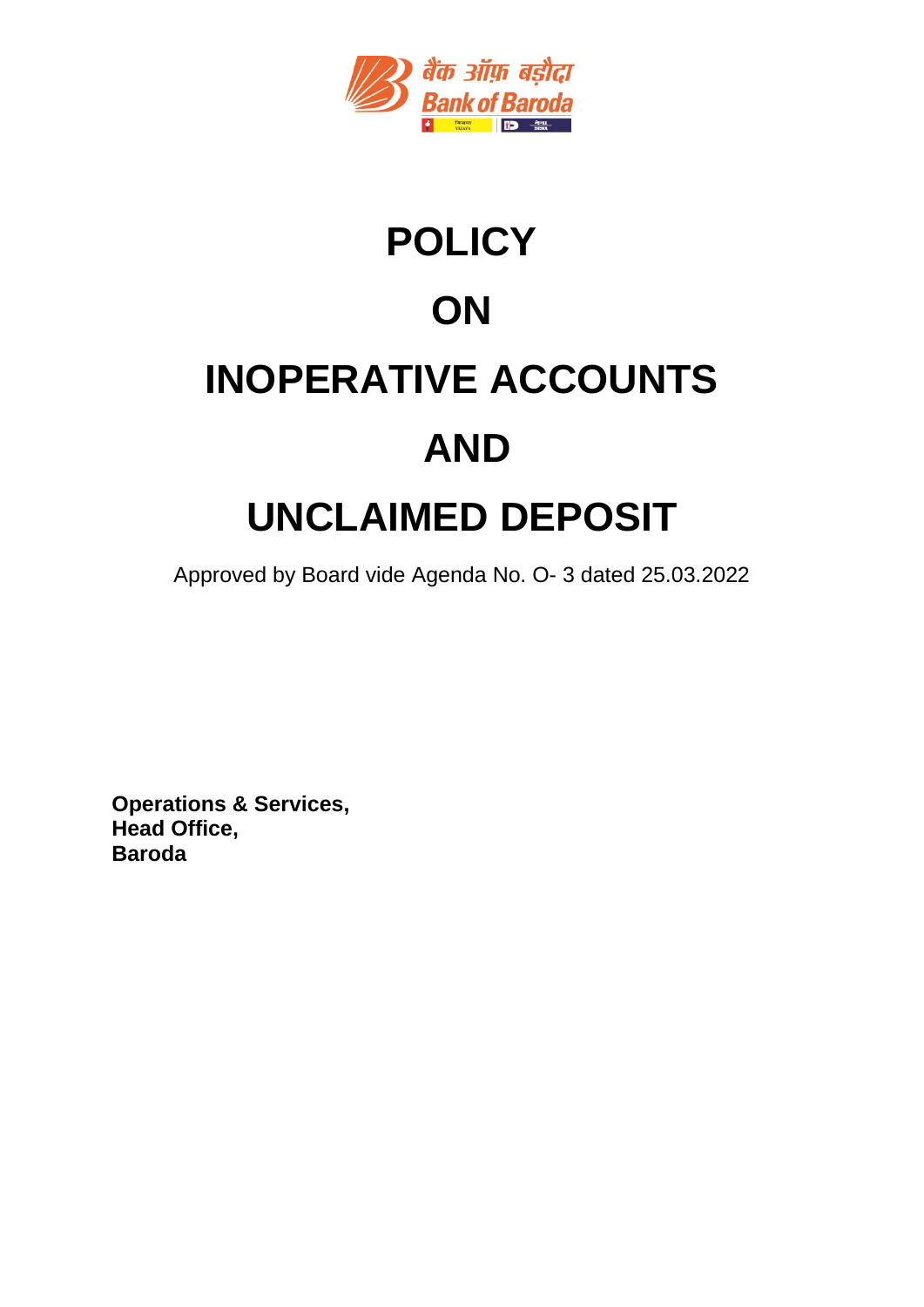

## **POLICY ON "INOPERATIVE ACCOUNTS AND UNCLAIMED DEPOSITS"**

## **1. Introduction:**

In view of the increase in the amount of the unclaimed deposits i.e. deposit accounts which are not operated since last 10 years and the inherent risk associated with such deposits, it is felt that banks should play a more pro-active role in strengthening the regulatory frame work for inoperative/dormant accounts i.e. accounts which are not operated for the last two years and unclaimed deposits.

## **2. Objective of the policy:**

The objective of the policy is to put in place a framework for classification of inoperative accounts /unclaimed deposits, grievance redressal mechanism for quick resolution of complaints related to inoperative accounts, record keeping and periodic review of these accounts.

#### **3. Scope of the policy:**

The policy covers guidelines and procedures for dealing with potential dormant accounts, inoperative accounts and unclaimed deposits.

#### **4. Classification of Inoperative accounts:**

#### **a) Potential Dormant accounts:**

Accounts in which there are no customer induced operations (i.e. no credit or debit other than crediting of periodic interest or debiting of service charges) *for* more than one year. Though such accounts are in active status, it is called potentially dormant account. If such accounts are operated in time, it will not turn into dormant accounts.

#### **b) Inoperative/Dormant Accounts:**

#### i) **The savings as well as current accounts** *are* **treated as inoperative /dormant if there are no customer induced transactions in the accounts for over a period of two years.**

ii) For the purpose of classifying an account as "inoperative/dormant" both the type of transactions debit as well as credit transactions, induced at the instance of customers and third party *are* considered. However, the service charges levied by the bank or interest (payable on the balances of account itself.) credited by the bank *are* not considered. Monthly and Quarterly interest on term deposit credited to deposit accounts are considered as customer induced transaction for this purpose.

Such accounts are segregated and maintained in the system with status "Dormant". To activate such accounts customer is required to submit application for activation of account, fresh KYC documents. **As the account turns to dormant since no customer induced transactions are done in the account for last two year, branches should invariably advise the customer to do the**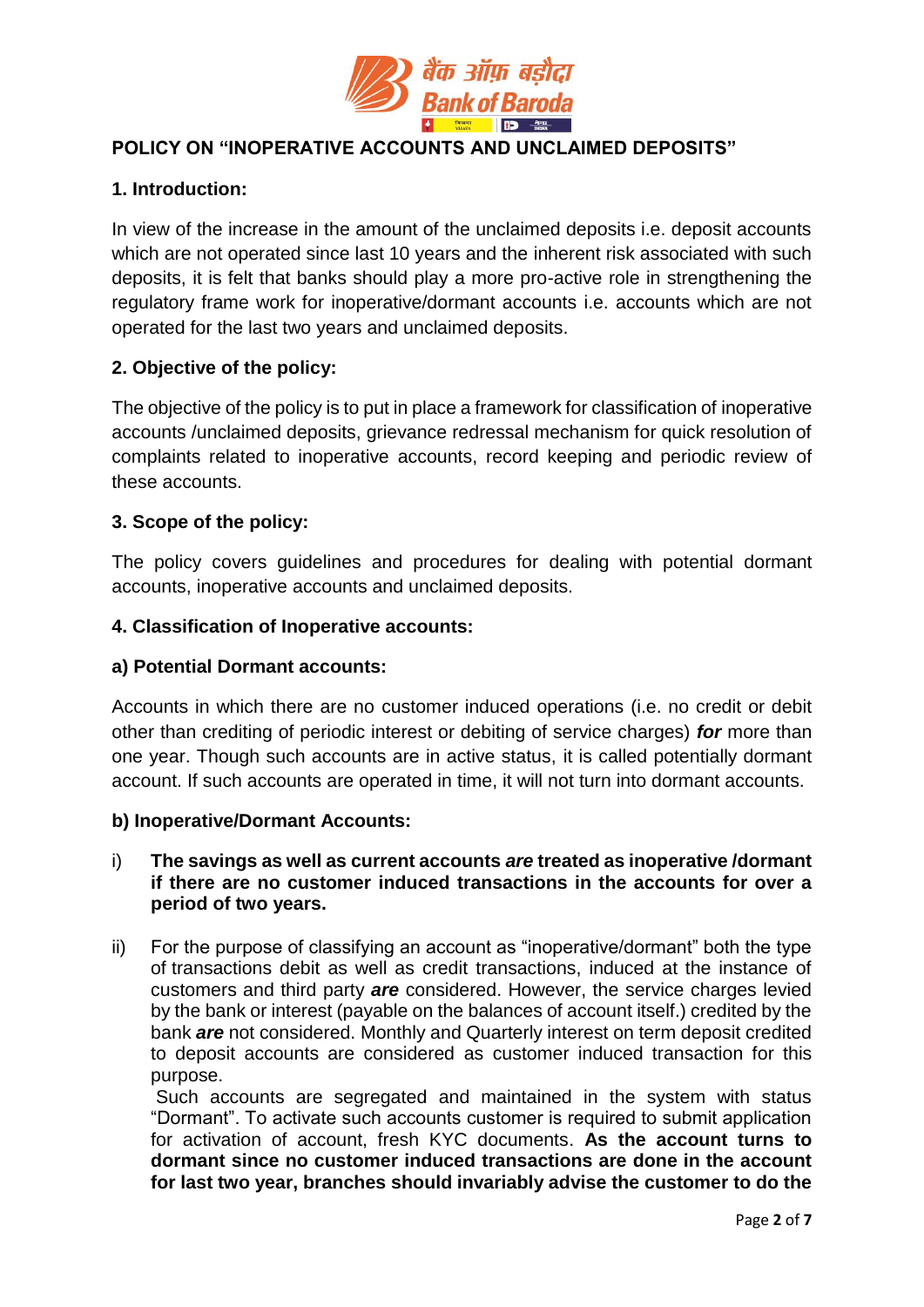

**transaction after activation of account else account will again be classified as dormant.**

## **c) Unclaimed Deposits:**

Current and Savings account where no customer induced transactions has taken place for last 10 years and Time Deposit or Other Credits which is not withdrawn in 10 years after its maturity date are classified as unclaimed deposits. Bank is required to report figure of unclaimed deposits to RBI every year.

| Sr. No.        | <b>Name of Head (Other Credits)</b>                                                                                                                                                                                                                                                                                                                             |
|----------------|-----------------------------------------------------------------------------------------------------------------------------------------------------------------------------------------------------------------------------------------------------------------------------------------------------------------------------------------------------------------|
| 1              | Fixed or Term Deposit accounts;                                                                                                                                                                                                                                                                                                                                 |
| $\overline{2}$ | <b>Cumulative/Recurring Deposit accounts;</b>                                                                                                                                                                                                                                                                                                                   |
| 3              | Other Deposit accounts in any form or with any name;                                                                                                                                                                                                                                                                                                            |
| $\overline{4}$ | Cash Credit account; ( Credit balance)                                                                                                                                                                                                                                                                                                                          |
| 5              | Credit Balances of Loan Accounts after due appropriation by the banks;                                                                                                                                                                                                                                                                                          |
| 6              | Margin Money against issue of Letter of Credit / Guarantee etc., or any<br>security deposit in any account;                                                                                                                                                                                                                                                     |
| $\overline{7}$ | Outstanding Telegraphic Transfers, Mail transfers, demand drafts, pay<br>orders, banker's cheques, traveler's cheques, sundry deposit accounts,<br>inter-bank clearing adjustments and other such transitory accounts.<br>All existing Balances of Unclaimed deposits held in HOCORP.                                                                           |
| 8              | Vostro accounts;                                                                                                                                                                                                                                                                                                                                                |
| 9              | Un-reconciled credit balances on account of ATM transactions, etc.;                                                                                                                                                                                                                                                                                             |
| 10             | Undrawn balance amounts remaining in any prepaid card issued by<br>banks.                                                                                                                                                                                                                                                                                       |
| 11             | Any amount in foreign currency payable under an instrument or a<br>transaction, that has remained unclaimed for ten years or more, shall be<br>converted into Indian Rupees at the exchange rate prevailing on the date<br>of conversion and transferred to the Fund, and in the event of a claim, the<br>Fund shall be liable to refund only in Indian Rupees: |

As per Section 26 of the Banking Regulation Act, 1949 bank (Corporate Accounts and Taxation Department) will within 30 days after close of each calendar year, submit a return in the prescribed form given by RBI to the Reserve Bank of India as at the end of each calendar year (i.e., 31st December) of all accounts in India which have not been operated upon for 10 years.

The accounts classified at b) & c) category as above will be marked as 'Dormant" in the system. Any Debit operation in the account as mentioned at (b) above *is* allowed after activating the account by following procedure.

#### **Depositors' Education and Awareness Scheme, 2014 :**

RBI vide its circular RBI/2013-14/527 DBOD.NO.DEAF Cell.BC.101/30.01.002/2013- 14 dated 21.03.2014 advised that pursuant to the amendment of the Banking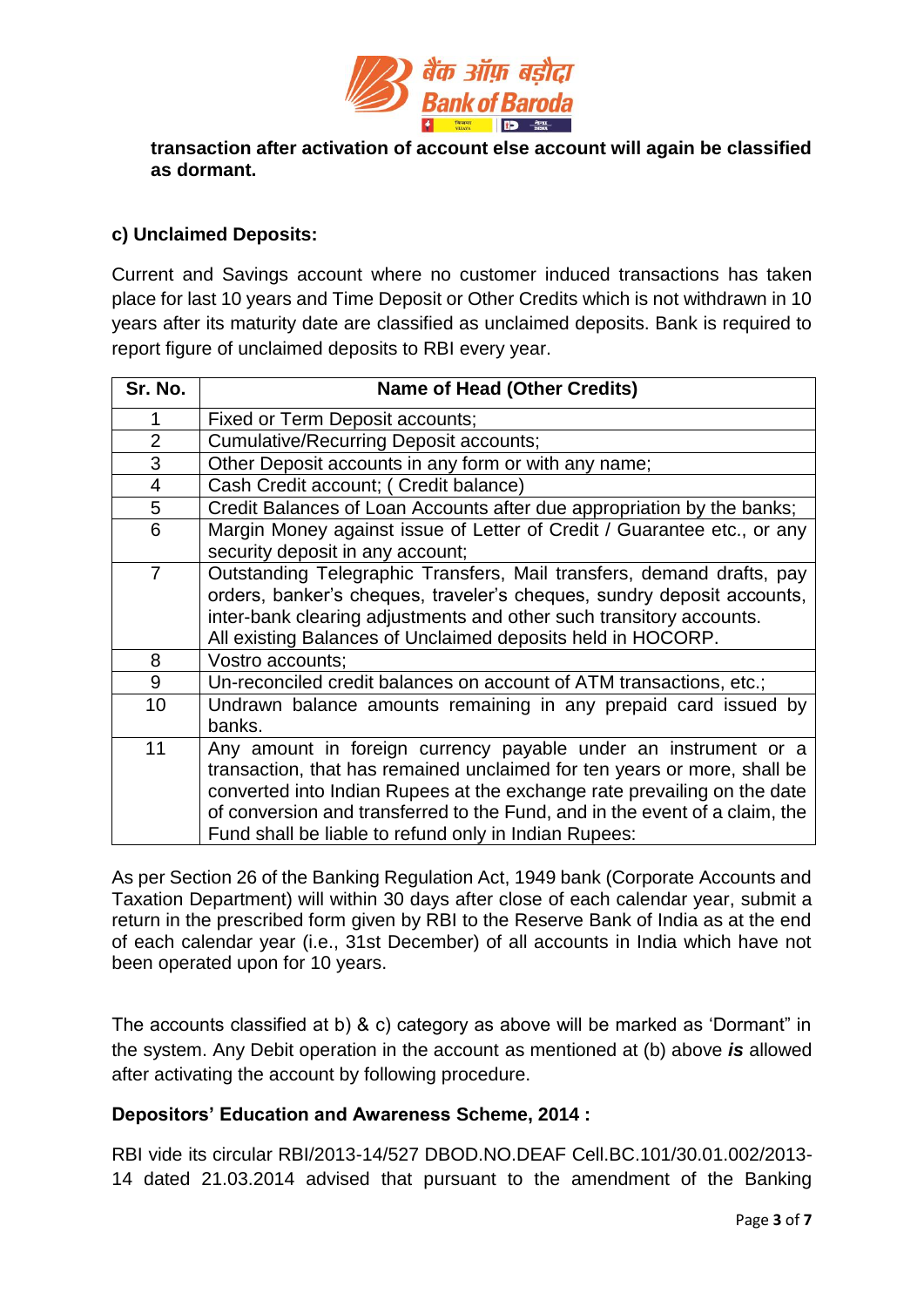

Regulation Act, 1949, section 26A has been inserted in that Act, empowering Reserve Bank to establish The Depositor Education and Awareness Fund. Under the provisions of this section the amount to the credit of any account in India with any bank which has not been operated upon for a period of ten years *is to* be credited to the Fund, within a period of three months from the expiry of the said period of ten years*. On such accounts, the interest will be paid by the Bank upto the previous day of the date of transfer of amount to the DEA Fund. When the amount is claimed back, RBI will pay interest from the date of transfer till the date of settlement / payment of claim by RBI. Thereafter, interest will be paid by the Bank as per the terms of the particular deposit scheme.* The depositors' would, however, be entitled to claim from the bank their deposit or any other unclaimed amount or operate their account after the expiry of ten years, even after such amount has been transferred to the Fund. The bank would be liable to pay the amount to the depositor / claimant and claim refund of such amount from the Fund/RBI.

Operational procedure for implementation of DEA Fund scheme, 2014 was approved by the Board vide agenda No. O-2 dated 25.08.2014 accordingly scheme has been implemented. Branches may contact Corporate Accounts & Taxation Dept (Dormant Cell) BCC for any assistance related to the unclaimed deposit transferred to RBI DEA Fund.

## **5. Guidelines/***procedure* **to be followed by** *branches* **for activation of inoperative accounts and unclaimed deposits:**

I. The branches are required *to* **make an annual review of the accounts in which there are no operations** (i.e. no credit or debit other than crediting of periodic interest or debiting of service charges) **for more than one year.** The **branches may approach the customers for reviewing such accounts** and inform them in writing/through SMS and email that there has been no operation in their accounts and ascertain the reasons for the same. In case the nonoperation in the account is due to shifting of the customers from the locality, they may be asked to provide the details of the new bank accounts to which the balance in the existing account could be transferred.

To prevent account from becoming dormant, SMS alert is sent to customers

(i) When account becomes potentially dormant i.e. there are no transactions in the account for one year advising customer to do the transaction in the account.

## *Where mobile numbers are not registered/SMSes are not sent. In such cases, letters may be generated through the system using menu option "PDRMNT".*

(ii) When account is classified as dormant advising customer to activate the account.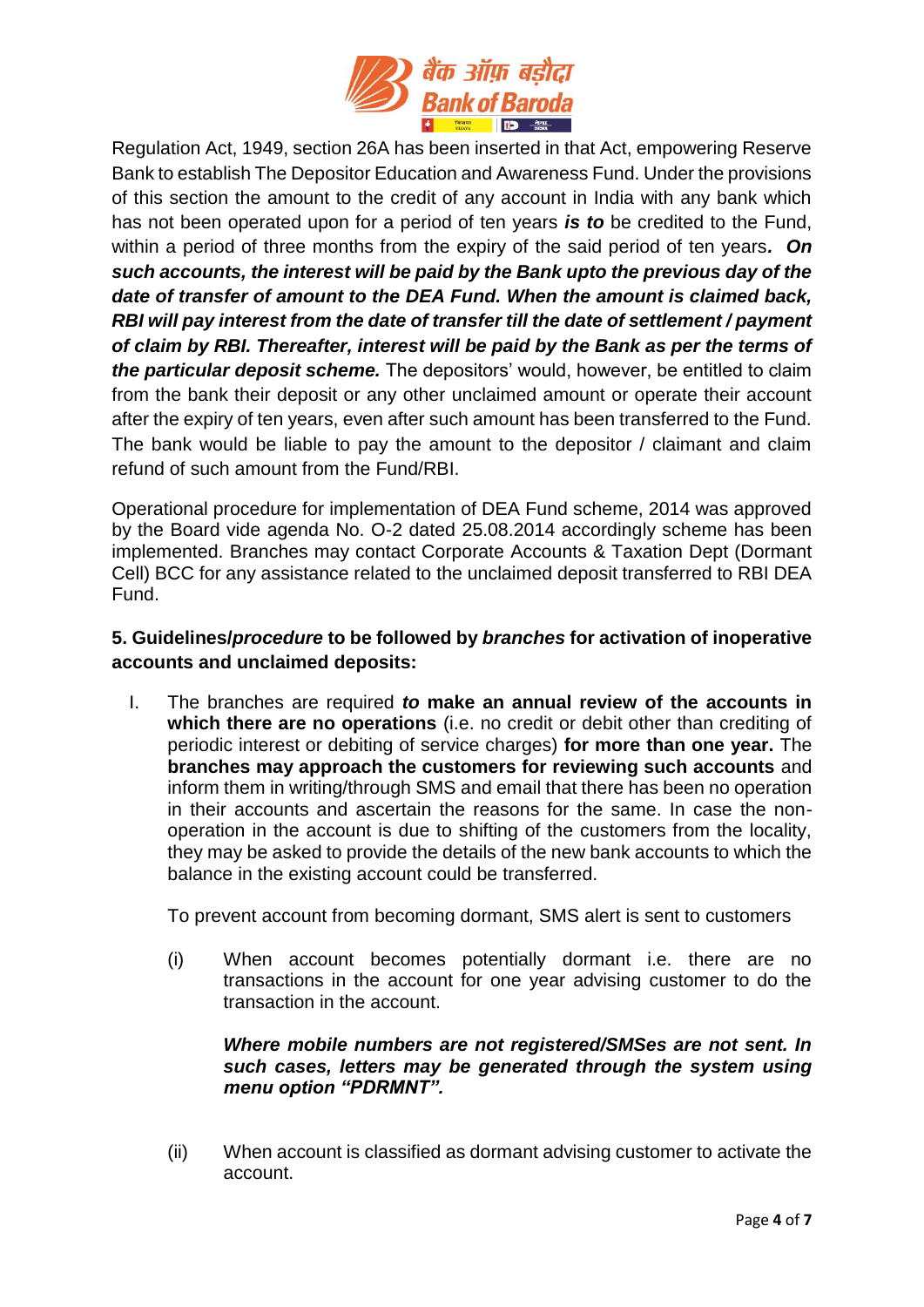

#### *Letters may be generated through menu option BOBMENU-Misc DownLoads & Reports-letters to dormant account holders*

- II. If the letters are returned undelivered, *branches are immediately required to* make an enquiry to find out the whereabouts of customers or their legal heirs in case of demise of customers.
- III. In case the whereabouts of the customers are not traceable, branches *to*  consider contacting the persons who had introduced the account holder or their employer etc. The customer may also be contacted over telephone in case his/her telephone number / Cell number has been furnished to the bank. In case of Non Resident accounts, the bank may contact the account holders through e-mail and obtain confirmation/ details /Documents for activation of account.
- IV. In case reply is given by the account holder giving reasons for not operating the account, branch to continue classifying the same as an operative account for one more year within which period the account holder may be requested to operate the account. However, in case the account holder still does not operate the same during the extended period, banks should classify the same as inoperative account after the expiry of the extended period.
- V. For the purpose of classifying an account as 'inoperative' *by the system* both the type of transactions i.e. debit as well as credit transactions induced at the instance of customers as well as third party should be considered. However, the service charges levied by the bank or interest on the balances of SB account itself credited by the bank should not be considered. **Monthly and Quarterly interest on term deposit credited to deposit accounts are considered customer induced transaction for this purpose. Such accounts will be treated as inoperative account only after two years from the date of last credit entry of the interest on Fixed Deposit account and/or credit of dividend on shares etc, whichever is later, provided there is no other customer induced transactions.**
- VI. Further, the segregation of the inoperative accounts *in the system* is from the point of view of reducing risk of frauds etc. *and is not intended to cause inconvenience to the customer* **in any way, just because** *his/her* **account has been rendered inoperative. The classification is there only to bring to the attention of dealing staff, the increased risk in the account.** The transaction will be monitored at a higher level both from the point of view of preventing fraud and making a Suspicious Transactions Report. However, the entire process will remain un-noticeable by the customer.
- VII. Operation in such accounts may be allowed after due diligence as per risk category of the customer. Due diligence would mean ensuring genuineness of the transaction, verification of the signature and identity etc. However, it has to be ensured that the customer is not inconvenienced as a result of extra care taken by the bank branches. KYC guidelines *are a*lso *to* be observed for activation of inoperative account.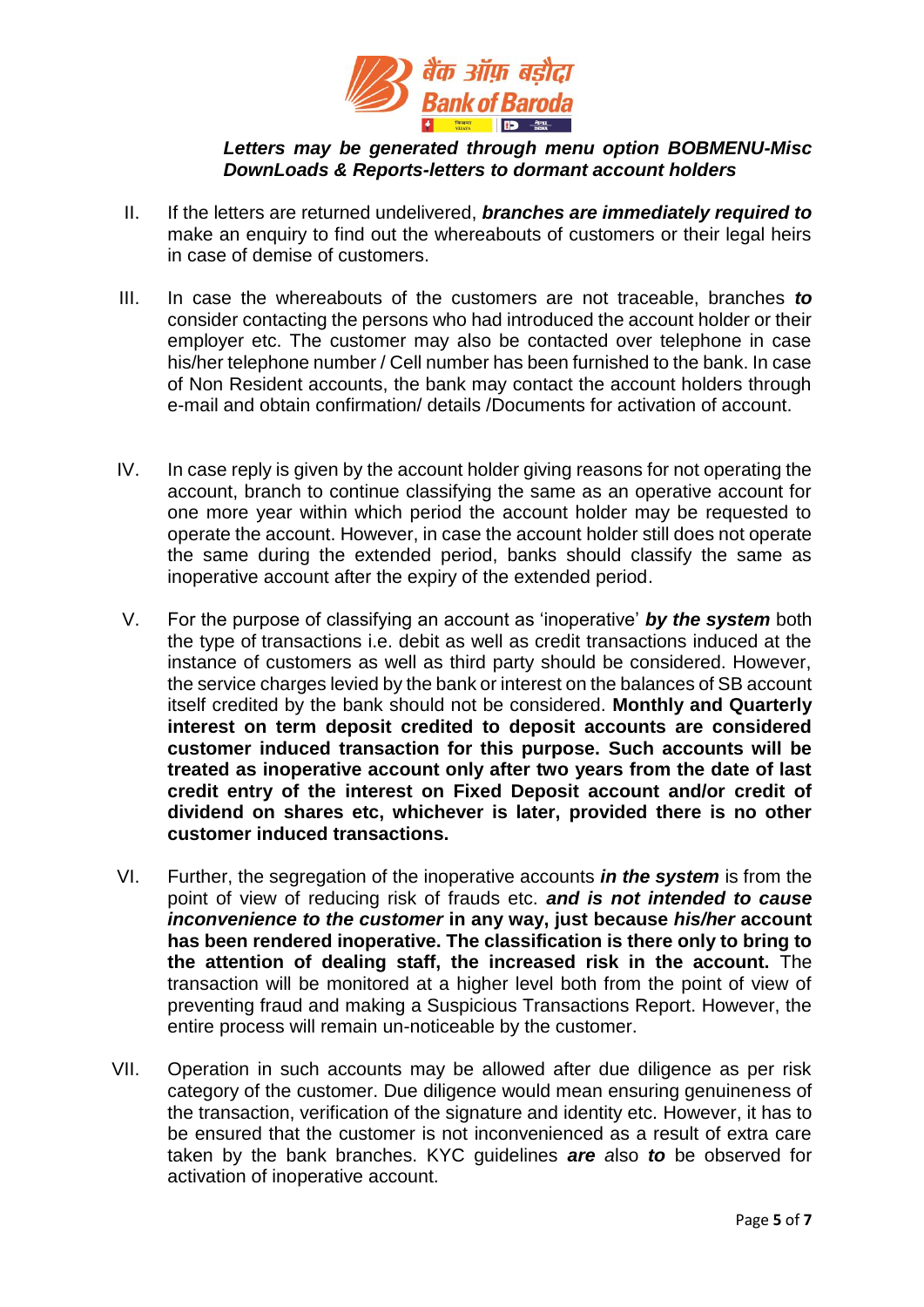

#### VIII. There is no **charge for activation of inoperative account.**

- IX. Interest on savings bank accounts *is* credited on regular basis whether the account is operative or not. If a Term Deposit (TD) matures and proceeds are unpaid, the amount left unclaimed with the bank shall attract rate of interest as applicable to saving account or the contracted rate of interest on the matured TD, whichever is lower.
- X. The amounts lying in inoperative accounts will be audited by the Internal / Concurrent auditors of the bank.

#### **6. Display of Inoperative accounts on Bank's Website:**

With effect from 30.06.2012, the information on Unclaimed deposits are displayed on Bank's website. In case of accounts of Individual Customer's name and address are displayed and in case of Non-Individuals Name of account, address and name of person authorized to operate the account are displayed with 'FIND" option. Customer can enter his/her name / address and search for similar accounts. The list of name and addresses are displayed with "Unique ID number". Customers are advised to approach nearest branch with unique ID number if his/her name is appearing in the list.

The same file with additional information such as account number, amount etc is available in Finacle. When customer approaches the branch and give his/ her Unique ID number which was appearing against his/ her name on website, branch will verify the identity of the customer by asking him/ her and search his/ her account on the basis of "Unique–ID" through *menu option HINOPAC in Finacle. All the details such as Customer-ID, Account Number, Name, Address, Balance etc., will be displayed on the screen*. Branch will inform name of the branch to customer where the customer is maintaining account. Customer will not be informed about the balance in the account.

#### **7. Grievance Redressal Mechanism:**

Customer query on inoperative accounts will be handled at branch as well as Zonal/Regional and Head Office as the database will be available in Finacle. Customer can send his/her complaint through On Line Complaint Tracking Module as per Customer Grievance Redressal Policy, by email or physical letter with full details on inoperative/unclaimed deposit/other credits account and its unique id number as the case may be and their identity proof.